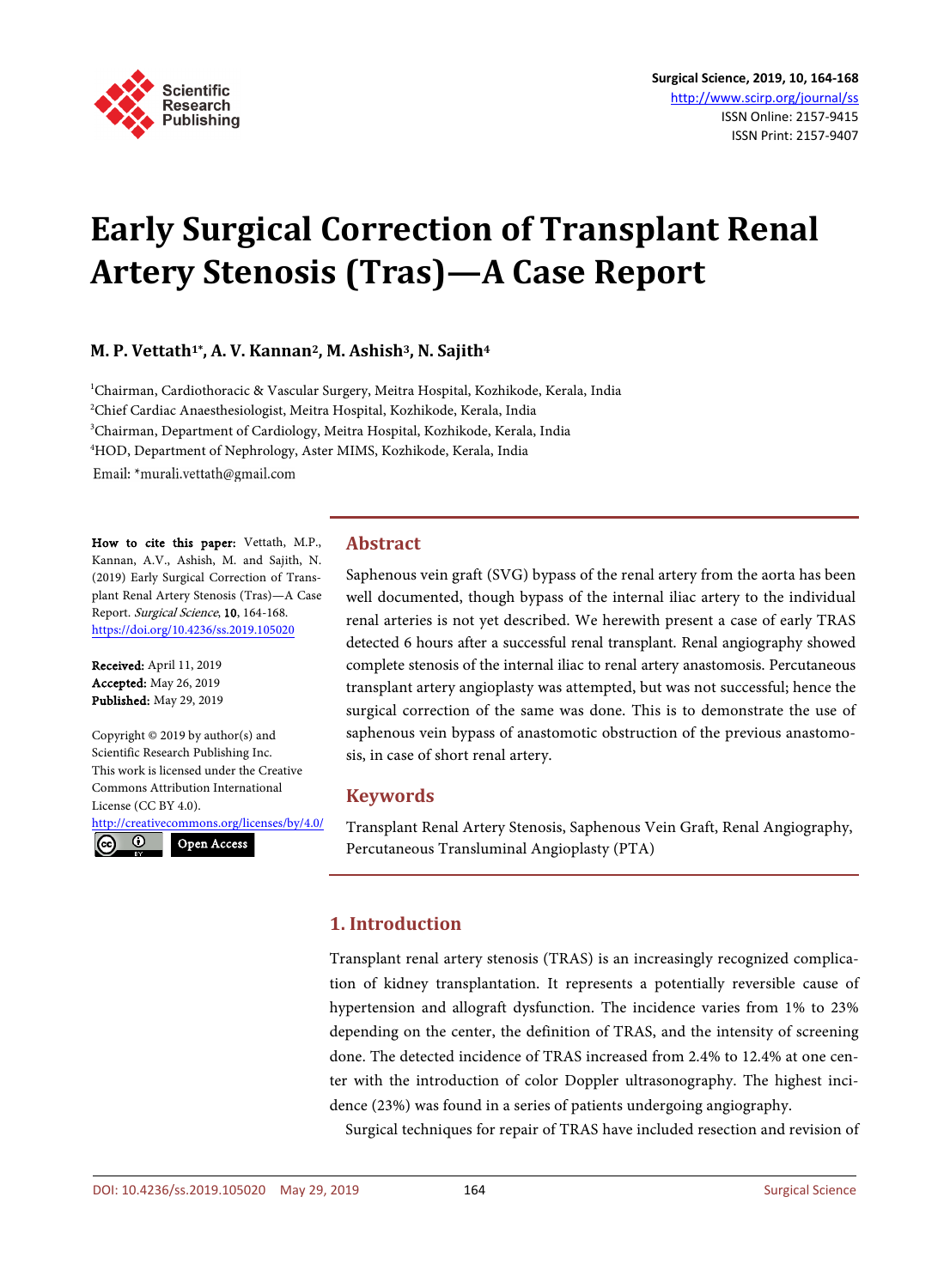the anastomosis, renal artery patch angioplasty, localized endarterectomy, and renal artery bypass with either recipient saphenous vein or ipsilateral hypogastric artery  $\begin{bmatrix} 1 \end{bmatrix}$   $\begin{bmatrix} 2 \end{bmatrix}$   $\begin{bmatrix} 3 \end{bmatrix}$   $\begin{bmatrix} 4 \end{bmatrix}$ . We present a double saphenous vein bypass of the anastomotic site, without disturbing the anastomosis in case of short dual renal arteries.

### **2. Case Report**

We present a 36-year-old young robust male, who was on dialysis for the last 6 years who underwent renal transplant. The only unusual finding during the transplant was that the donor kidney (patient's own sister) had two renal arteries and was short. Hence they were implanted onto the internal iliac artery as an end to end with a double barrel technique. After surgery, patient had passed 200 ml of urine, before reaching the transplant ICU.

After reaching the ICU, there was decreasing amount of urine for a couple of hour. He was then taken up for renal angiogram which showed total obstruction of the right internal iliac at the level of the anastomosis [\(Figure 1\)](#page-2-0). Immediately a guide wire was passed and a percutaneous renal angiography and balloon angioplasty was attempted, which just showed trickle of flow and thrombus in the renal artery lumen and the internal iliac [\(Figure 2\)](#page-2-1). In view of the criticality of the situation and need to salvage the transplant kidney, it was planned to re-explore the abdomen the same night.

On exploring the anastomotic site though there was pulsation at the site, but a pressure gradient of 40 mm across the anastomosis was noticed. Hence it was planned to bypass the anastomosis without touching the first anastomosis, using a saphenous vein graft. As both the anastomosed renal arteries were short and only 3mm in diameter. A small segment of saphenous vein was harvested from the leg and was used as two grafts to anastomose between the internal iliac artery and the two renal arteries separately after removing the thrombus from both the lumens. Good flow noticed in the grafts and after closure, the patient was shifted to transplant ICU. He started making urine after one day. A renal angiogram was performed on the next day which showed good flow in the renal arteries [\(Figure 3\)](#page-2-2). After one week he was shifted to the ward as he had good urine output and his renal parameters improved.

## **3. Discussion**

TRAS is a known complication of renal transplant, which could be acute or seen after years of transplant. It is an important and treatable cause of hypertension and graft dysfunction in renal allograft recipients. Surgical treatment is reserved for lesions that are not amenable to percutaneous transluminal angioplasty (PTA) or for recurrence after PTA. Various surgical options for reconstruction of the transplant renal artery exist, although no single technique has been demonstrated to be superior [\[](#page-3-4)5].

Transplant renal artery stenosis (TRAS) is the most frequent vascular complication in renal transplantation with an incidence varying between 1% and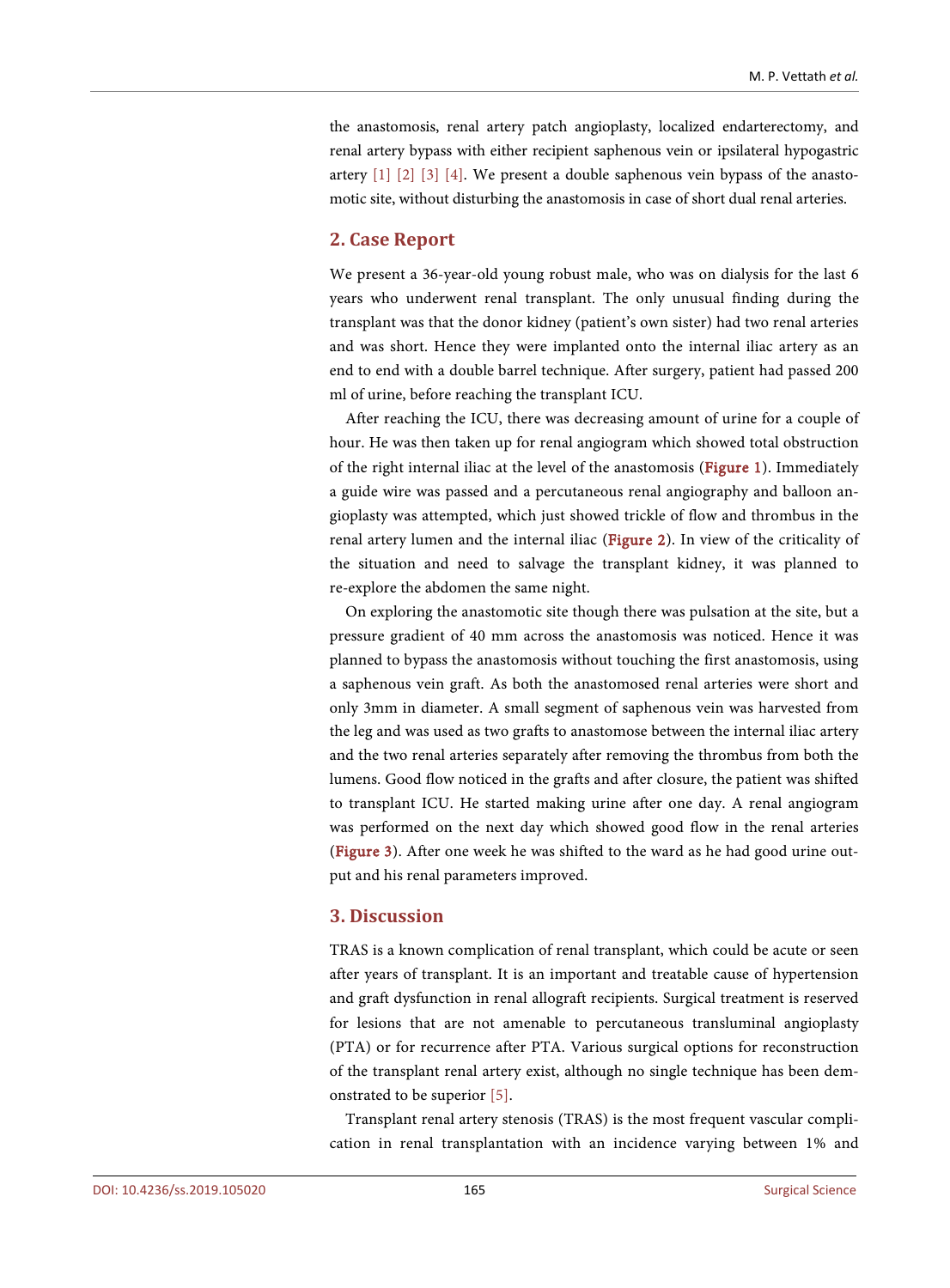<span id="page-2-0"></span>

Figure 1. Angiogram showing no flow into the renal artery from the external iliac artery.

<span id="page-2-1"></span>

Figure 2. Angiogram after angioplasty of the right external iliac showing low flow through the stenotic renal artery anastomosis.

<span id="page-2-2"></span>

Figure 3. Showing the saphenous vein grafts bypassing the stenotic segment from external iliac artery into the renal artery thereby perfusing the kidney.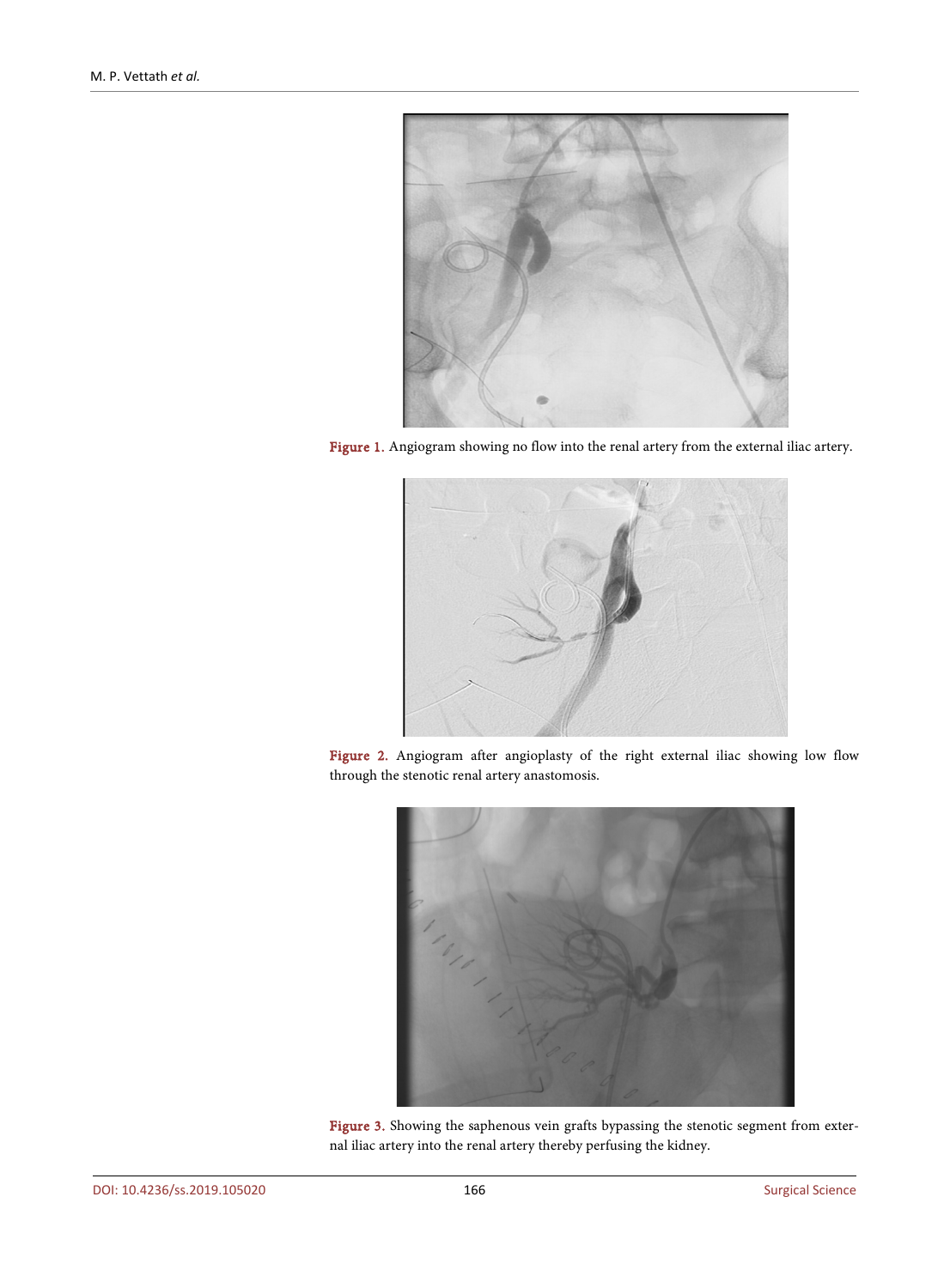25% [\[](#page-3-5)6] [\[](#page-3-6)7] [\[](#page-4-0)8] [\[](#page-4-1)9]. The etiology and management of TRAS vary by location relative to the anastomosis, and it is therefore classified relative to this structure. TRAS can occur proximal to the anastomosis (perianastomotic, at the anastomosis, or within the donor artery (postanastomotic). TRAS may be a consequence of faulty surgical techniques, arterial damage during donor nephrectomy or kidney perfusion, kinking and compression of the renal artery, size discrepancy between donor and recipient renal arteries, and chronic rejection [\[](#page-4-2)10].

The early detection of the stenosis in the immediate post-operative phase and modifying the surgical techniques as needed for the particular patient would go a long way in saving the transplanted kidney.

## **4. Conclusion**

We herewith present this interesting case of TRAS, surgically corrected using a double saphenous vein graft used as a conduit to revascularize the transplanted kidney. The novelty of this unusual technique, which was used as last resort in a case of short multiple renal arteries is highlighted as the first anastomosis was left alone and this SVG was used as a bypass over the previous anastomosis is highlighted.

## **Conflicts of Interest**

The authors declare no conflicts of interest regarding the publication of this paper.

#### **References**

- <span id="page-3-0"></span>[1] Fervenza, F.C., Lafayette, R.A., Alfrey, E.J., et al. (1998) Renal Artery Stenosis in Kidney Transplants. American Journal of Kidney Diseases, 31, 142-148. <https://doi.org/10.1053/ajkd.1998.v31.pm9428466>
- <span id="page-3-1"></span>[2] Wong, W., Fynn, S.P., Higgins, R.M., et al. (1996) Transplant Renal Artery Stenosis in 77 Patients: Does It Have an Immunological Cause? Transplantation, 61, 215-219. <https://doi.org/10.1097/00007890-199601270-00009>
- <span id="page-3-2"></span>[3] Lacombe, M. (1975) Arterial Stenosis Complicating Renal Allotransplantation in Man: A Study of 38 Cases. Annals of Surgery, 181, 283-288. <https://doi.org/10.1097/00000658-197503000-00007>
- <span id="page-3-3"></span>[4] Shames, B.D., et al. (2003) Surgical Repair of Transplant Renal Artery Stenosis with Preserved Cadaveric Iliac Artery Grafts. Annals of Surgery, 237, 116-122. <https://doi.org/10.1097/00000658-200301000-00016>
- <span id="page-3-4"></span>[5] Chan, H.W., Ho, Y.W., Chan, C.M., Yiu, T.F., Tong, M.K. and Wong, P.H. (1995) Treatment of Anastomotic Ostial Allograft and Renal Artery Stenosis with the Palmazstent. Transplantation, 59, 436-439.
- <span id="page-3-5"></span>[6] Loubeyre, P., Cahen, R., Grozel, F., et al. (1996) TRANSPLANT RENAL ARTERY STENOSIS: Evaluation of Diagnosis with Magnetic Resonance Angiography Compared with Color Duplex Sonography and Arteriography. Transplantation, 62, 446-450[. https://doi.org/10.1097/00007890-199608270-00004](https://doi.org/10.1097/00007890-199608270-00004)
- <span id="page-3-6"></span>[7] Sutherland, R.S., Spees, E.K., Jones, J.W. and Fink, D.W. (1993) Renal Artery Stenosis after Renal Transplantation: The Impact of the Hypogastric Artery Anastomosis.